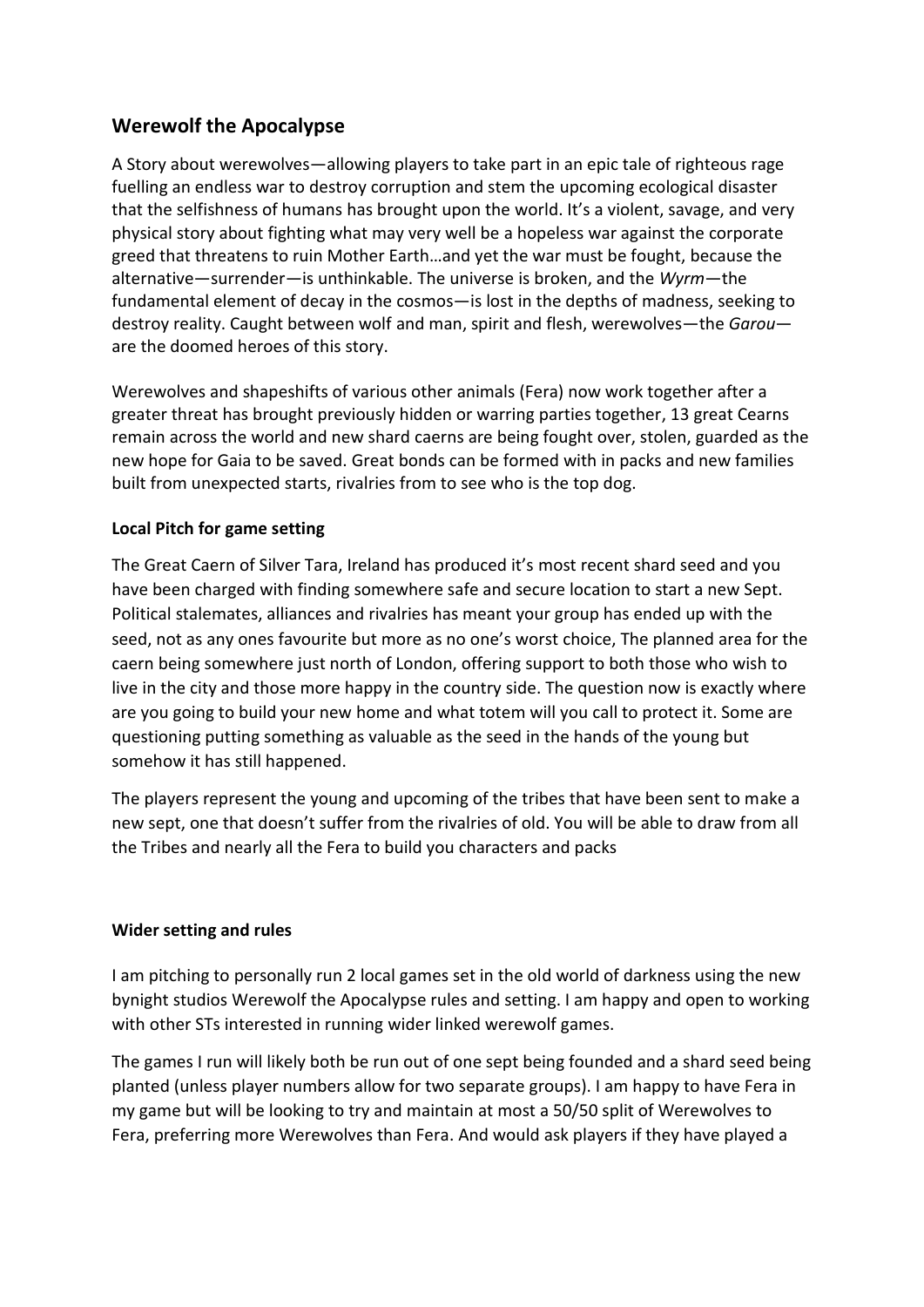Fera and lose their character to next play a werewolf to try and give more people a chance to play the rare and new Fera option(this is a request not a rule).

Exp wise I have two options in mind and would be wanting player feedback as to what they would prefer.

- 1) Flat exp probably 8 exp a month, exp is award at a flat rate and everyone gets it whether they have attended the game or not, so if they are creating a new character or just keeping an existing one going everyone will always be on the same amount of exp.
- 2) Attendance gained exp (probably 4 per game/DT) with a graduated exp cap on characters.

| <b>Amount of Total XP</b> | <b>Amount Character May</b> |
|---------------------------|-----------------------------|
| Earned after              | Earn in a Month             |
| character gen             |                             |
| $<$ 100                   | 10                          |
| 101-200                   | 8                           |
| 201-300                   | 6                           |
| 301-400                   |                             |
|                           |                             |

New characters would be awarded a bonus starting exp equal to the 25% of the total exp that is in the chronical, for new characters this will exp will not count as earned and not affect the exp they can gain each month. If an existing character's total exp drops below the amount exp you would get when creating a new character, they are awarded exp to bring them up to this number this exp will not count as earned and not affect the exp they can gain each month.

Rarity of Tribes and Fera

To help structure how rare and how likely certain Tribes and Fera are in the Sept there will be a Merit points cost.

Common Tribes – No merit costs

Black Fury Bone Gnawer Children of Gaia Fianna Get of Fenris